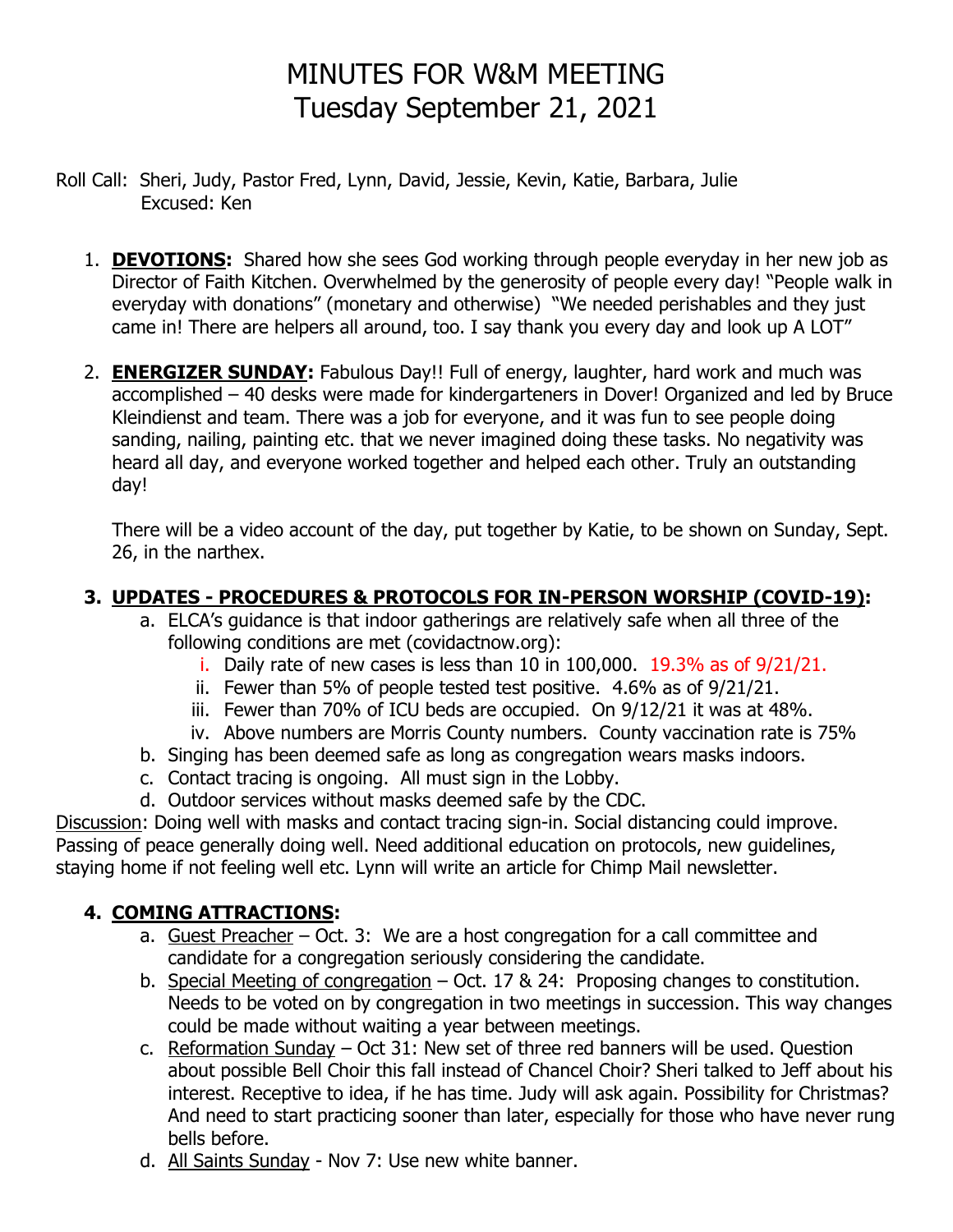Money to buy new banners came from a member who liked the set of three green banners we have been using.

- e. Christ the King Nov. 21: noted
- f. First Sunday of Advent Nov. 28: Switch to setting 2. Question Do we want to go back to having cantors. They definitely add something to the service. Kevin will work on getting cantors as often as they are available. Concentrating on special Sundays.
- g. Annual Meeting Dec. 5: noted

 $**$  Note: Christmas Eve, Christmas Day and Sunday the 26<sup>th</sup> – three day weekend of services

- h. Christmas Eve Friday, Dec. 24: Two services **6pm & 10pm.** Last year all online. Will require people to sign-up ahead of time. Of course, we will have to prepare for walk-ins and people changing plans. Julie spoke with Austin and he has committed to being cantor on Christmas Eve.  $\odot$
- i. Christmas Day Saturday, Dec. 25: One service **@ 9:30am**. Discussed skipping Christmas Day or Sunday this year, decided Christmas Day is an important service to keep.
- j.  $1<sup>st</sup>$  Sunday of Christmas Sunday, Dec. 26 Pastor suggested a carol sing on this Sunday. Discussed various ideas and decided to have a Service of the Word prerecorded and **@ 9:30 am on YouTube only**. Could be prerecorded the week of Dec.19 since church will be decorated on Sunday, Dec. 19. Noted it would be nice to have a cantor for this service.

#### **5. OTHER RECURRING BUSINESS:**

- a. Hymn Selection: David did October; Pastor Fred will do November; Julie & Lynn will do December.
- b. Cantor status: Kevin will work on getting a hold of cantors if possible. Otherwise the congregation is singing well and it is being picked up by mics for online service.
- c. Liturgy Change: Switched to Setting 4 on 9/12 (Energizer Sunday). Seems to be going well. Next change would be  $\textcircled{a}$  1<sup>st</sup> Sunday of Advent on November 28<sup>th</sup> using Setting 2.

#### **6. ROUND TABLE/NEW BUSINESS:**

- a. Choir/Bell Choir for Christmas discussed previously
- b. Need for Altar Guild Coordinator to replace Jill Ryan who will be moving to NC in October 2021. She has done a fabulous job organizing cataloging etc. Barbara will write Jill a thank you from W &M for her service. May be difficult to find a replacement. Pastor and Sheri will continue this discussion.
- c. Advent Mid-Week Services: Advent Weds dates would be 12/1, 12/8, 12/15, 12/22. Last year mid-week services online. Makes sense to repeat this year based on attendance and present COVID situation.

- Will be prerecorded ahead of time.

- Pastor will plan to send out Advent candles to everyone again. Can't rely on everyone to have saved them from last year or be able to find them. Discussed that member feedback was positive and it helped people feel more connected.

- Discussed possibly filming service at Pastor's home or in 4 different congregant's homes? Music could be prerecorded.

- Will continue to discuss this at next meeting.

- d. Decorating Team will meet soon Probable tree date is Sat 12/18; decorating Sun 12/19 after service; flower delivery Thursday 12/23.
- e. TLC Laptop for online service There will be a laptop available for use by Bruce or Judy when Katie is not available. Will have guidance to follow for online services.